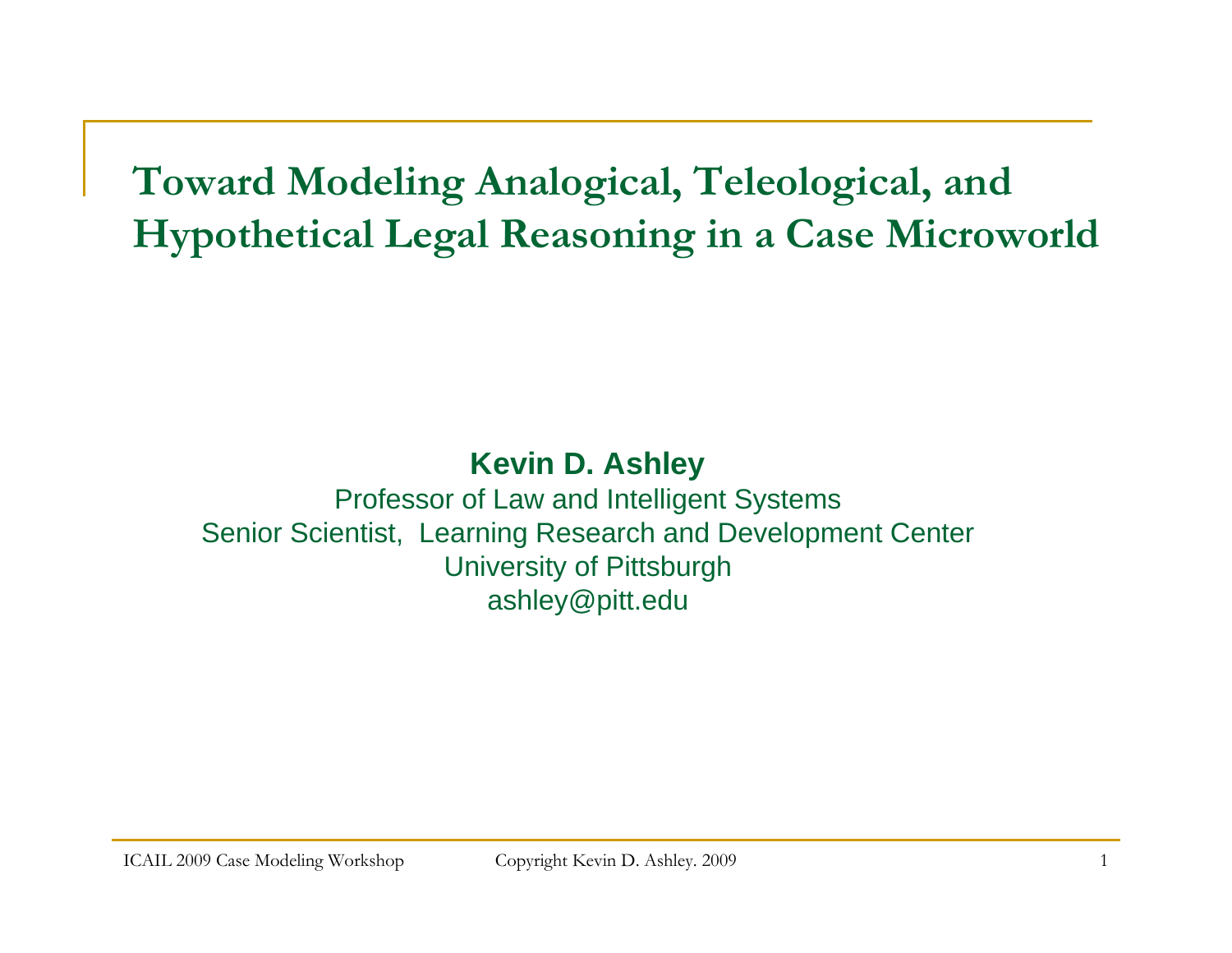### **The Goal**

- $\mathcal{L}_{\mathcal{A}}$  Given a case microworld, model Socratic classroom legal arguments:
	- $\Box$ Students: argue how a problem should be decided by drawing analogies to cases in Casebook assignment
	- $\Box$ Instructors: probe students' arguments
- **T**  Arguments to include:
	- $\Box$ Propose test or rule for deciding a case
	- $\Box$ Draw analogies to past cases (i.e., precedents)
	- $\Box$ Justify analogies in terms of underlying legal domain's principles/policies
	- $\Box$ Challenge proposed tests by posing hypotheticals
	- $\Box$ Respond to hypotheticals by modifying the proposed test, etc.
- $\mathbf{r}$  Case microworld of legal discourse <sup>≡</sup> ensemble of real legal cases, hypothetical examples, concepts, factors, principles and policies.
	- $\Box$ Most of the cases deal with the same or related legal issues but may have superficially different facts
	- $\Box$ Some red herring cases: superficially similar facts but different underlying issues
- **T**  Domain: Property Law course discussion of *Popov v. Hayashi, Pierson v. Post, etc.*
	- $\Box$ Deals with an issue of common (i.e., judge-made as opposed to statutory) law:
	- $\Box$ Under what circumstances may "hunters" have property rights in their quarry?
	- $\Box$ Focus of discussion in AI&Law (Berman & Hafner, 1993; Gordon & Walton, 2006; Atkinson & Bench-Capon, 2007).
- $\mathcal{L}_{\mathcal{A}}$  Proposed test <sup>≡</sup>
	- $\Box$  rule that advocates propose for deciding a case and defend as consistent with past cases and underlying principles and policies.
	- $\Box$ ako hypothesis about how to decide the case.
- **T**  Hypothetical <sup>≡</sup>
	- $\Box$  imagined situation that involves a hypothesis (i.e., a proposed test) and is designed to explore its meaning or challenge it as too broad or too narrow.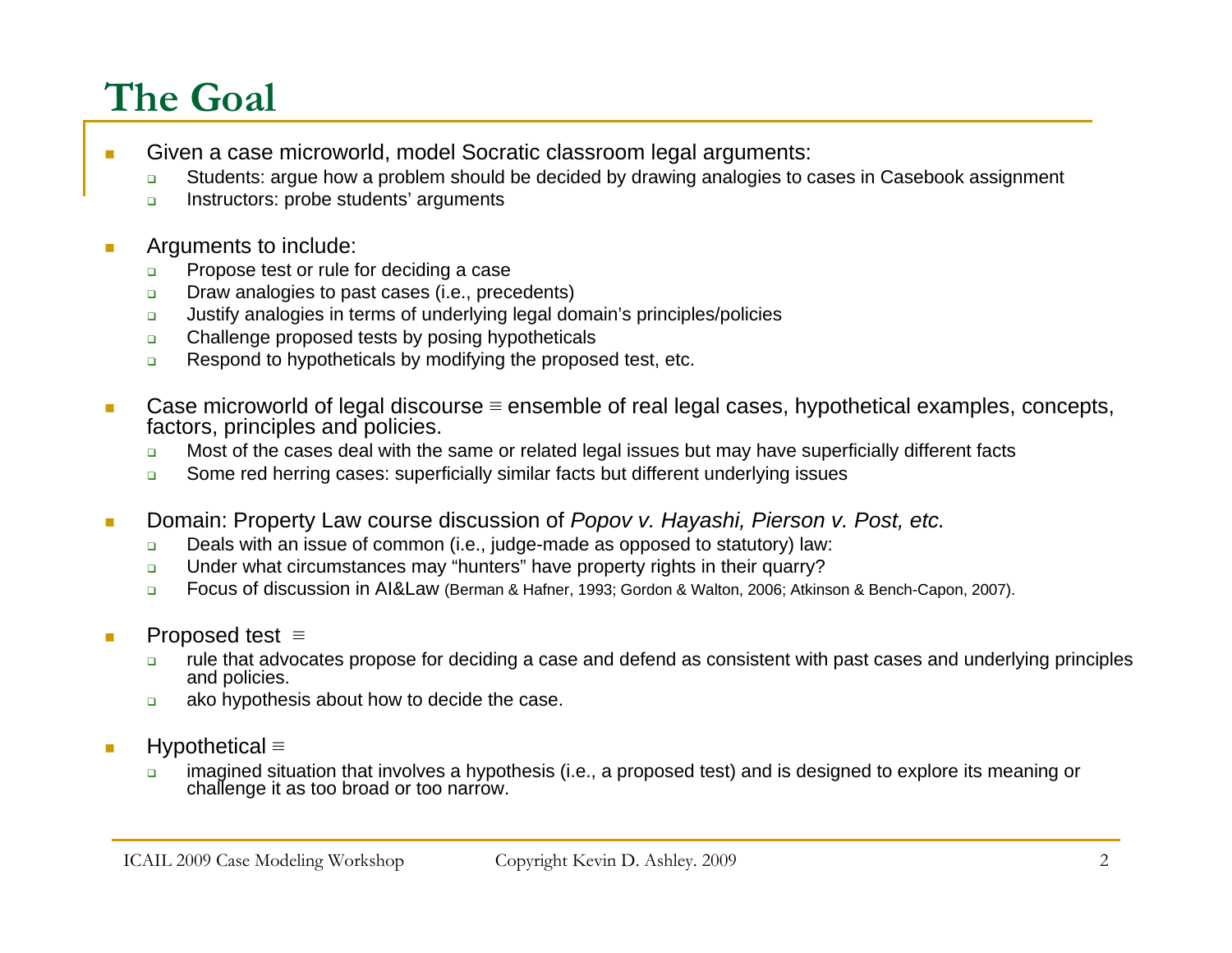# **Introducing a short argument example**

- Facts of problem:
	- $\Box$ S.F. Giants' Barry Bonds sets new record when he hit his 73rd home run.
	- $\Box$  In the stands, **Popov**, a fan, gloved the ball for an instant and then was tackled by others. Bystander **Hayashi** ended up with the ball.
	- $\Box$ Plaintiff (P) Popov sues Defendant (D) Hayashi
- $\sim$  What the argument is about:
	- $\Box$  What legal rule should govern if P has property rights in the baseball in light of facts, past cases and underlying principles?
- Point of example: How to model case-based legal arguments about:
	- $\Box$ What the rule for decision should be, where
	- $\Box$ Hypothetical cases used to test rules, and
	- $\Box$  Analogies drawn across superficially different cases that raise similar underlying issues?
		- Court cites two 19<sup>th</sup> Century property cases:
		- *Pierson* and *Young* involved foxhunting and fishing.
		- $\mathbf{r}$ P pursued the quarry only to have D intercept it.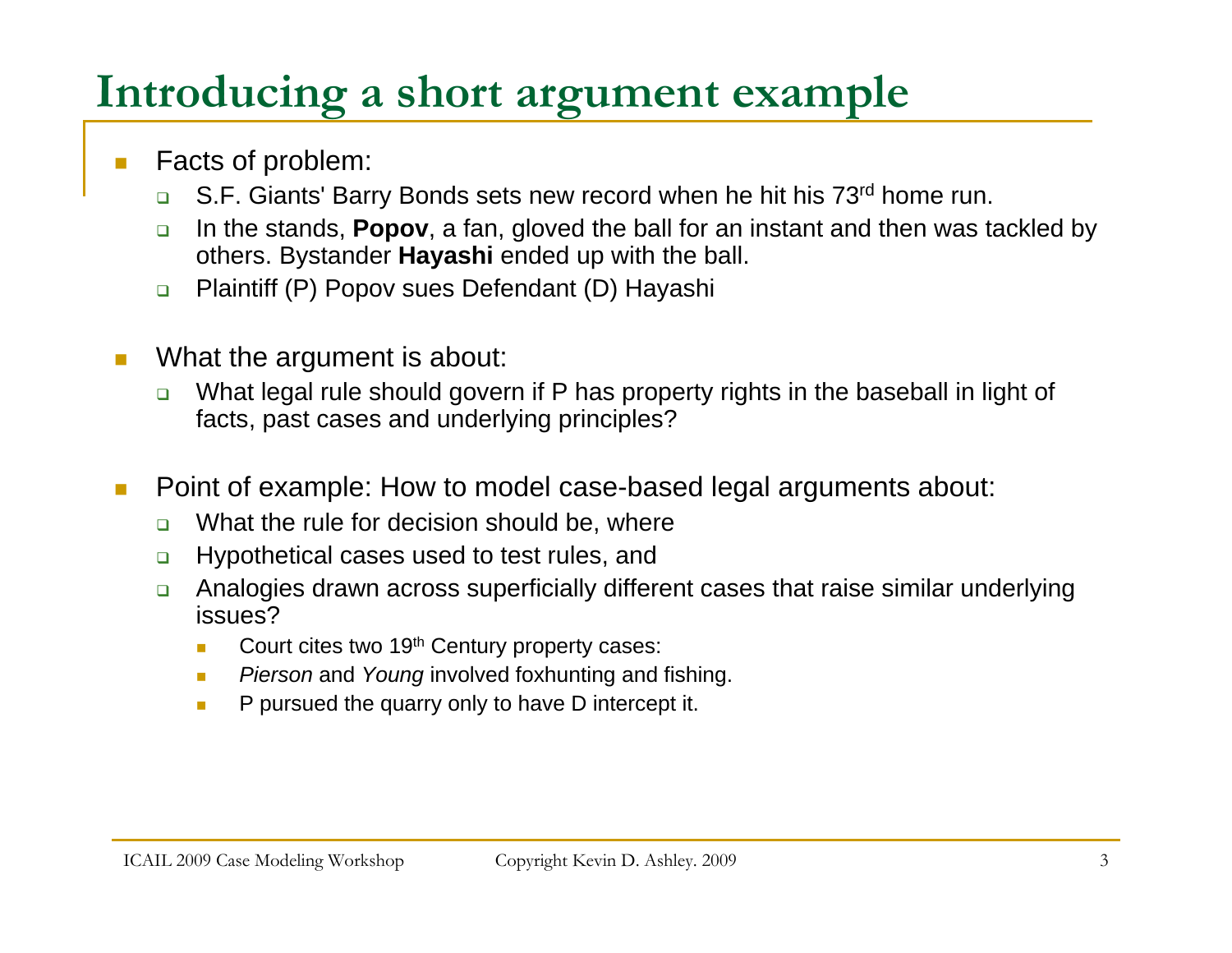#### **Example Argument**

| <b>Argument moves</b>                                                             | <b>Transcript</b>                                                                                                                                                                                                                                                                                                                                                                                                                                                                                                 |
|-----------------------------------------------------------------------------------|-------------------------------------------------------------------------------------------------------------------------------------------------------------------------------------------------------------------------------------------------------------------------------------------------------------------------------------------------------------------------------------------------------------------------------------------------------------------------------------------------------------------|
|                                                                                   | <b>Teacher:</b> In the <i>Popov</i> case (Cases/Hypos), what is the appropriate legal<br>test (if any) for deciding if the P has such a property right in the baseball?                                                                                                                                                                                                                                                                                                                                           |
| Propose test for D<br>Justify test ito<br>precedents &<br>principles              | <b>Student:</b> "If P did not gain possession of the baseball (e.g., by catching<br>and securing it), then he cannot recover" (Proposed Tests, Possession).<br>In Pierson v. Post, a hunter had no property claim to a fox he had not killed<br>or mortally wounded before another hunter intercepted it.<br>Applying this test would Promote Certainty by discouraging litigants who<br>"almost caught" the ball or "should have had it", and Avoid Property Rights<br>in Public Property (Principles/Policies). |
| Pose hypo / challenge<br>test as too broad<br>Justify challenge ito<br>principles | <b>Teacher:</b> Suppose while a commercial fisherman closed his nets on a<br>school of fish, another swooped in with a fast boat and scooped them up<br>with a smaller net. Shouldn't the commercial fisherman recover for the sake<br>of Protecting his Livelihood (Principles/Policies)?                                                                                                                                                                                                                        |
| Cite counterexample to<br>principle<br>Distinguish hypo ito<br>factors            | <b>Student:</b> The plaintiff commercial fisherman in the Young case didn't<br>recover. In any event, the baseball fan does not make his Livelihood from<br>grabbing home run balls (Factors).                                                                                                                                                                                                                                                                                                                    |
| Distinguish<br>$\mathbb{R}^n$<br>counterexample ito<br>factors                    | <b>Teacher:</b> But Barry Bonds' last home run ball is worth fifty such<br>Livelihoods (Factors)                                                                                                                                                                                                                                                                                                                                                                                                                  |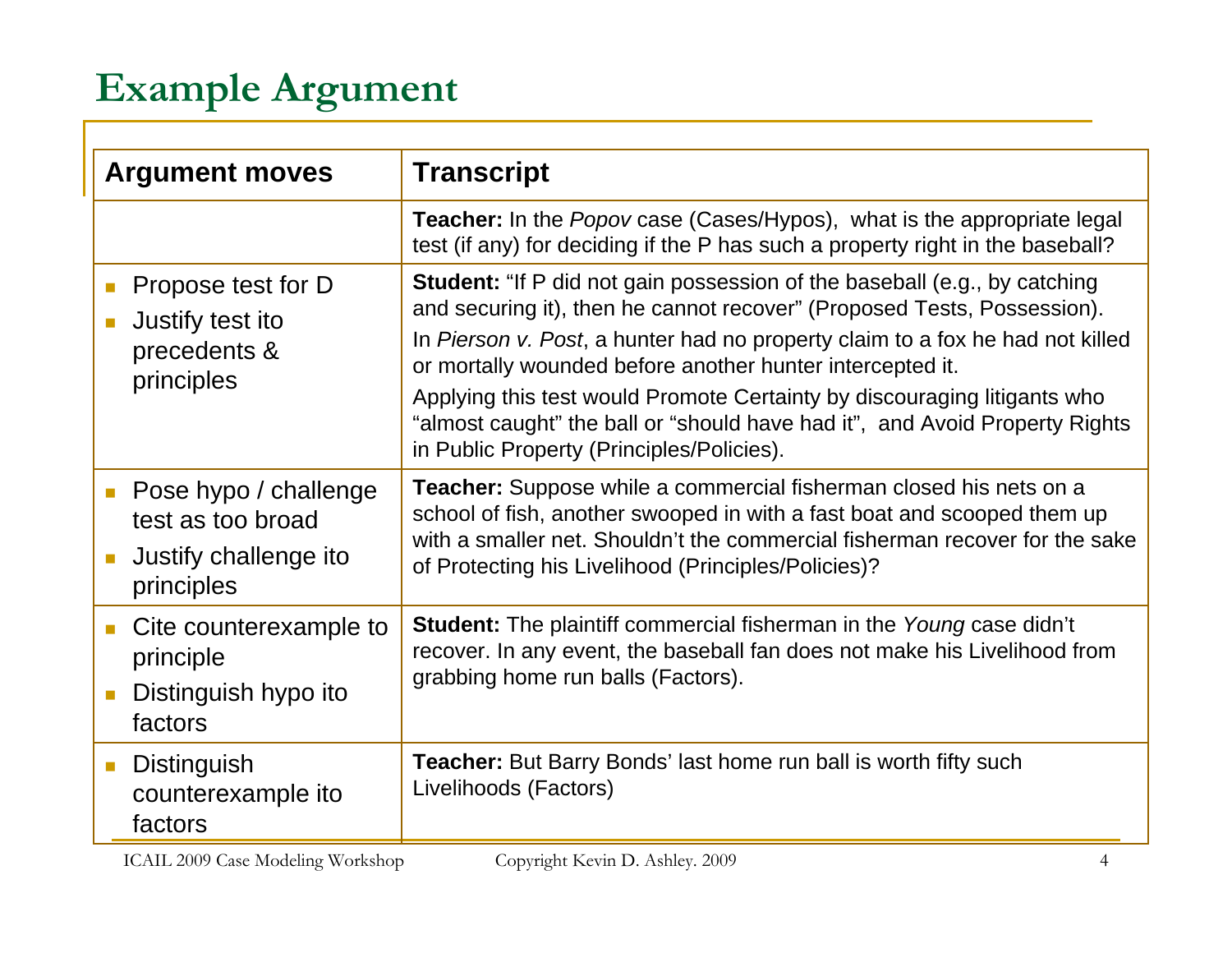**What example argument illustrates**

Features of interpretive legal arguments not yet robustly modeled:

1. Arguers draw abstract cross-case analogies.

- 2. Propose rules for deciding cases at various levels of abstraction.
- 3. Evaluate those rules from a teleological viewpoint.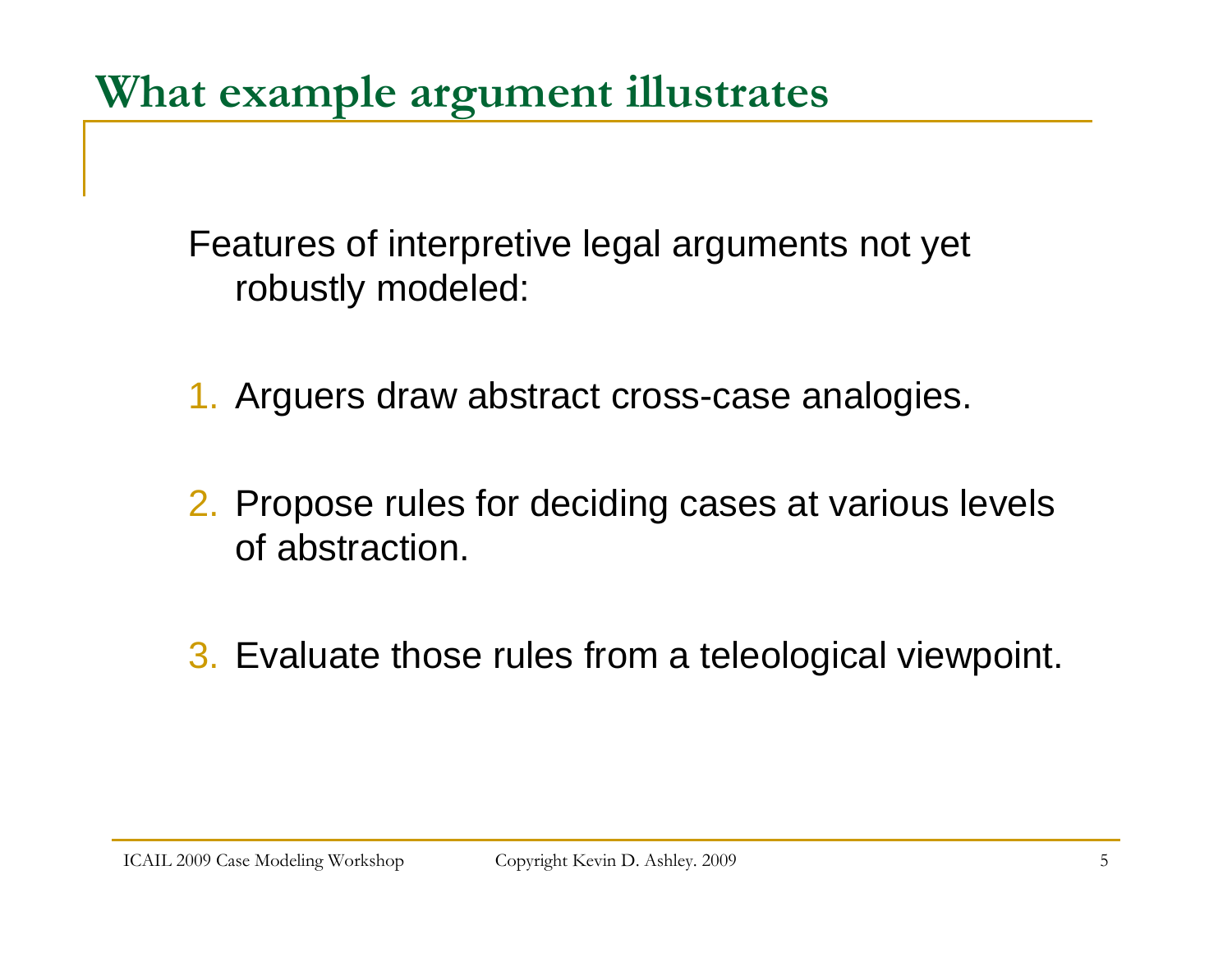#### **1. Drawing abstract cross-case analogies and**

#### **2. Proposing rules for deciding cases**

- П Manipulating abstract descriptions of case facts is key technique for:
	- $\Box$ analogizing and distinguishing cases and
	- $\Box$ reconciling decision of case with precedents in a rule for deciding the case.
- **I**  For judge in *Popov, Pierson* and *Young* cases as analogous because they
	- $\Box$ involved a similar issue of plaintiff's possession and
	- $\Box$ similar circumstances: defendant took "quarry" (a baseball) as plaintiff closed in.
	- $\Box$ The analogy is implicit in the rule that the student advocate proposed.
- П To propose rules for deciding case in harmony with precedents,
	- $\Box$  system needs to "understand" analogies expressed more abstractly than fact descriptions or factors.
	- $\Box$  In this case microworld, system needs to relate:
		- $\mathcal{L}_{\mathcal{A}}$ intercepting a fox plaintiff chased with pocketing a baseball plaintiff partially caught.
		- $\mathcal{L}_{\mathcal{A}}$  catching fish in open water // chasing foxes on open land // catching home run balls in the stands of a private ball park into which one has been invited.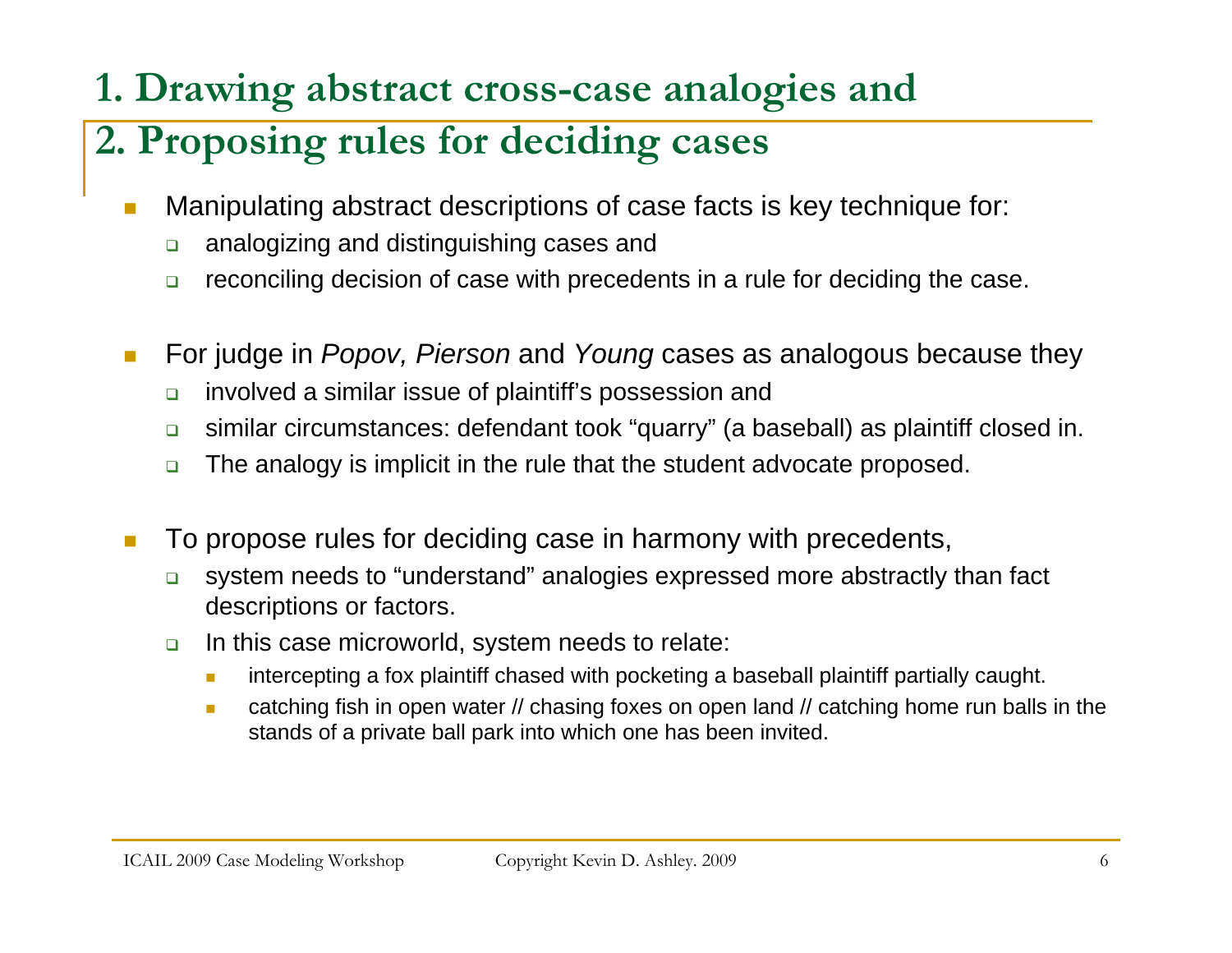# **3. Evaluating rules teleologically**

- П Need to evaluate how well rule and its results square with underlying principles and policies.
	- $\Box$ Evaluation important for judges, advocates, instructor, students
- **I**  One evaluation method: pose hypothetical fact situations
	- $\Box$ designed to expose a rule's over- or under breadth.
	- $\Box$  E.g., commercial fishing hypo suggests defendant's rule is too broad
		- Applying such a rule could deprive a fisherman of his livelihood.
- П Critiquing prior decisions one tool for reconciling proposed decision with past cases in light of underlying principles.
	- $\Box$ Precedents may be wrongly decided.
	- $\Box$ In *Young*, on which hypo based, court prepared to accept that cost.
	- $\Box$ Commercial fishing hypo suggests possibility that *Young* incorrect.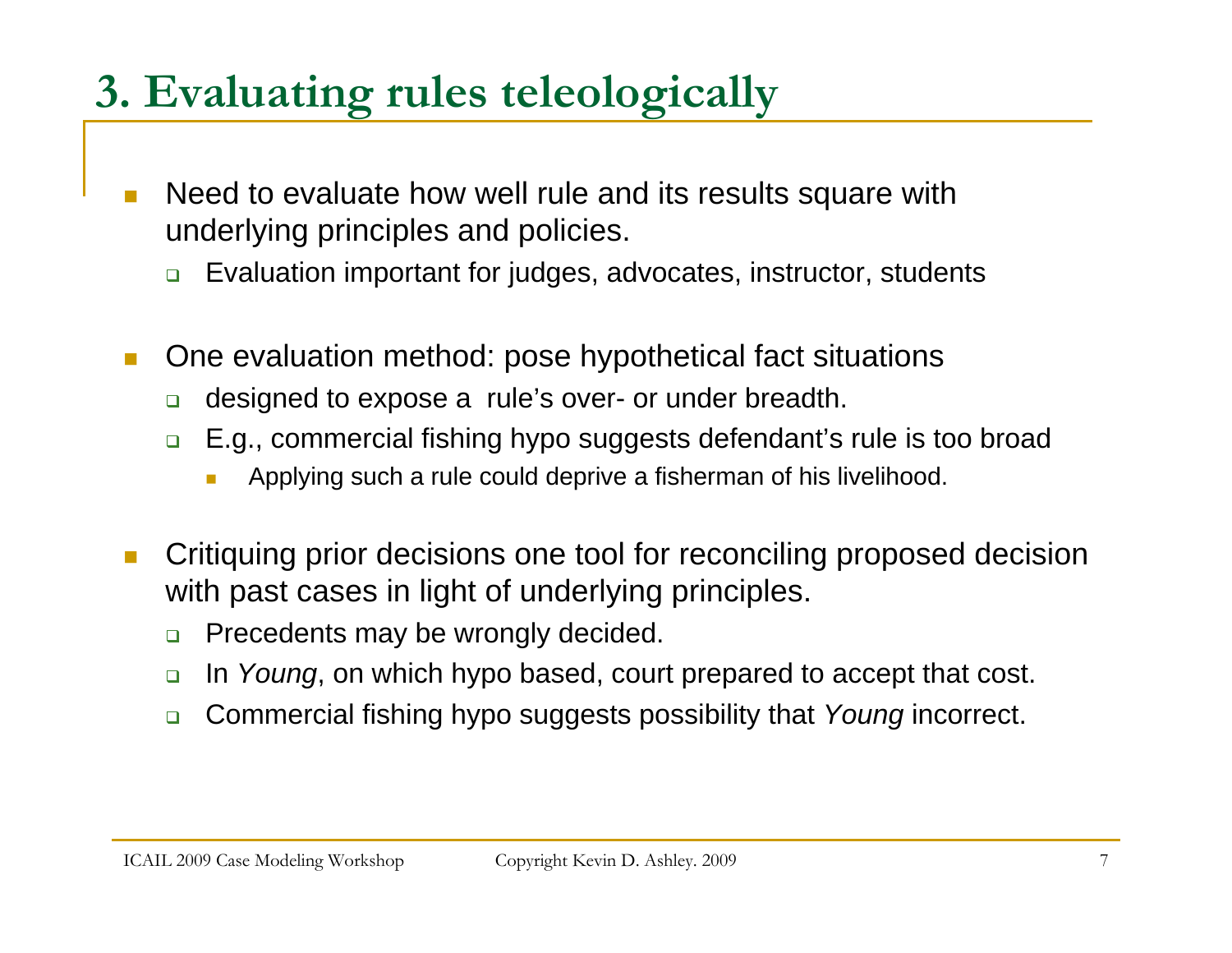# **Reasoning about decision rules**

- $\mathcal{C}^{\mathcal{A}}$  Rules subjected to interpretation, challenge, and change in process of case comparison.
	- $\Box$  Advocate proposes test that explains a past result, and leads to desired result in current facts, as a matter of deductive reasoning.
	- $\Box$ Proposed test is subjected, however, to process of interpretation.
	- $\Box$  Skeptics pose hypos to explore meaning of rule's terms and assess its fit with past decisions and principles.
	- $\Box$ Test is applied deductively to facts of hypotheticals and precedents, but
	- $\Box$ Results must be assessed in light of underlying domain principles and policies.
- $\mathcal{C}^{\mathcal{A}}$  What is a past case?
	- $\Box$ an authoritative source of a rule vs. a more-or-less authoritative result:
	- $\Box$  given set of facts from which advocates and judges may extract a range of rules in light of new problem's facts, other decisions, and underlying principles.
- $\mathbb{R}^n$  Induced rules should embody legal theory of how to decide case that
	- $\Box$ fits precedents and values but also
	- $\Box$ reflects the meanings of legal predicates and principles.